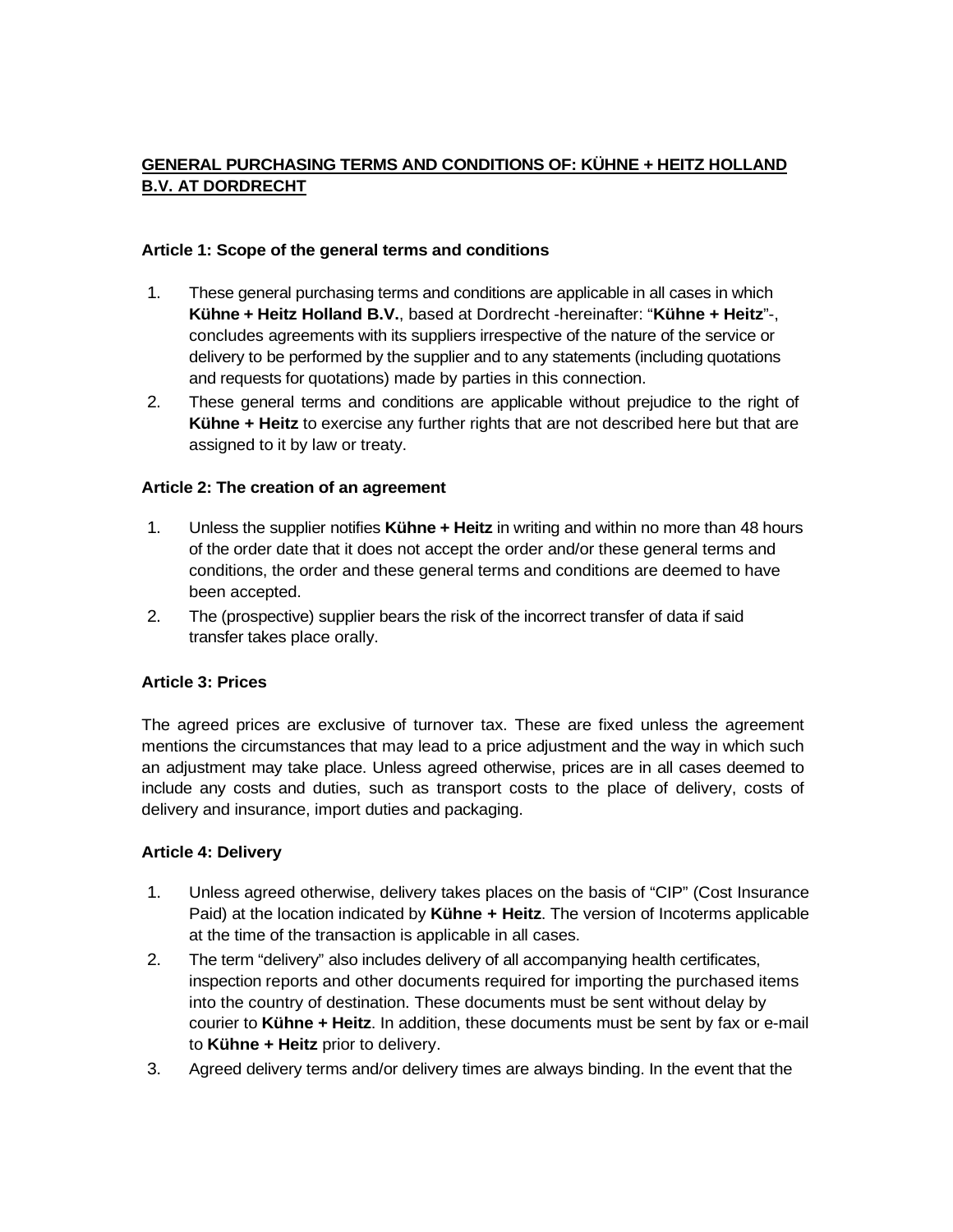supplier fails to fulfil its obligations under the agreement or fails to do so properly or in time, it shall immediately be in default without having been served notice of default by **Kühne + Heitz**.

- 4. Without prejudice to the provisions in the preceding paragraph, the supplier is obliged to send the relevant purchasing department of **Kühne + Heitz** immediate written notification of any (possible) delay in the fulfilment of the agreement, while also stating reasons.
- 5. The supplier warrants that the items are properly packaged with due regard to the

statutory requirements imposed by the national government and the European Union as well as any packaging instructions of **Kühne + Heitz**. The items must furthermore be packaged and marked in accordance with the requirements of the country of destination.

- 6. Without prejudice to further instructions of **Kühne + Heitz**, the items must be marked with the order number of **Kühne + Heitz**, whilst the product name, net weight and country of origin must be stated on each packaging unit. They must be accompanied by packing lists clearly stating the order number of **Kühne + Heitz**, numbers and net weights per packaging unit.
- 7. If the supplier has not yet proceeded to effect delivery, **Kühne + Heitz** has the right to unilaterally postpone the delivery and/or change the place of destination and to notify the supplier accordingly. **Kühne + Heitz** is obliged in this connection to take account of what is reasonably possible for the supplier and to consult with it about any such changes. **Kühne + Heitz** may require the supplier to take all reasonable measures necessary for the preservation, security and insurance of the items in question.

## **Article 5: Transfer of risk and ownership**

With due regard to the provisions in Article 4, the risk and ownership of the items are transferred to **Kühne + Heitz** at the time of the actual delivery at the agreed location.

#### **Article 6: Inspection and complaints**

- 1. If **Kühne + Heitz** finds that the delivery by the supplier fails to meet the terms of the agreement, it only has the right to complain after the delivered items have been wholly or partly forwarded or processed.
- 2. If any items are rejected by **Kühne + Heitz** on good grounds, the risk in relation to these items remains with the supplier.

#### **Article 7: Guarantee, safety and the environment**

1. The supplier guarantees that the items to be delivered meet the terms of the agreement and that it shall observe all statutory provisions in this respect. Any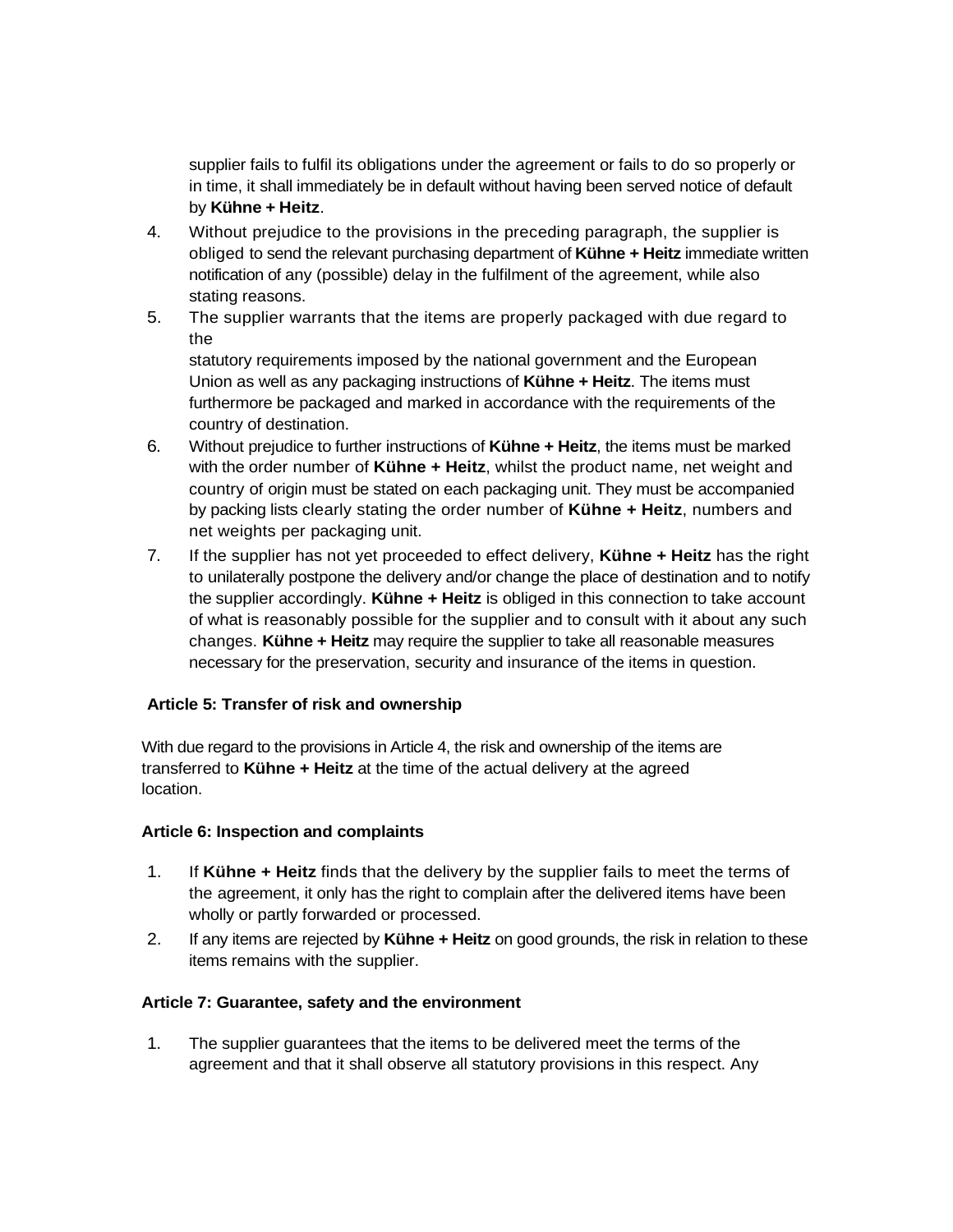foodstuffs that are delivered must be fit for human consumption and meet the regulations applicable in the country of destination. Unless agreed otherwise, the delivered items must be of first quality.

2. The supplier guarantees **Kühne + Heitz** that it shall comply in full with all statutory safety, health and environmental regulations. The supplier undertakes vis-à-vis **Kühne + Heitz** to follow any reasonable instructions from **Kühne + Heitz** in the field of safety, health and the environment.

## **Article 8: Fulfilment and liability by/of the supplier**

- 1. If the agreement is not fulfilled or not fulfilled properly or in time **Kühne + Heitz** may, at its own option and without prejudice to any other of its rights under these general terms and conditions, claim:
	- immediate replacement at no cost,
	- immediate rectification of the shortcoming,
	- reduction of the purchase price or restitution thereof. A single written statement from **Kühne + Heitz** to the effect that it wishes a (full or partial) reduction of the purchase price represents an invocation of the right to full or partial dissolution of the agreement,
	- compensation, which may or may not be related to the purchase of goods to replace those to which the agreement relates,
	- dissolution of the agreement.

The term "immediate" in this paragraph is understood to mean five working days unless **Kühne + Heitz** agrees to a longer term or unless a shorter term is necessary on compelling grounds as indicated by **Kühne + Heitz** and supplier is able within reason to comply with this shorter term.

2. The supplier is liable vis-à-vis **Kühne + Heitz** for all (further) damage of whatever name or nature (including consequential loss) that **Kühne + Heitz** may suffer as a result of the supplier's failure to fulfil the agreement or to do so properly or in time.

#### **Article 9: Non-attributable failure to fulfil obligations (force majeure)**

- 1. If the supplier wishes to invoke force majeure including any legally valid reservations made by it in this respect – in relation to any circumstances beyond its control, it is obliged to notify **Kühne + Heitz** immediately of its reasons for invoking this right and, if **Kühne + Heitz** so wishes, to provide evidence of the existence of these reasons.
- 2. The supplier is obliged to enclose with the aforementioned notification a statement indicating what service it shall, according to reasonable expectations, be able to provide and within what time frame.
- 3. After receiving said notification from the supplier **Kühne + Heitz** shall decide within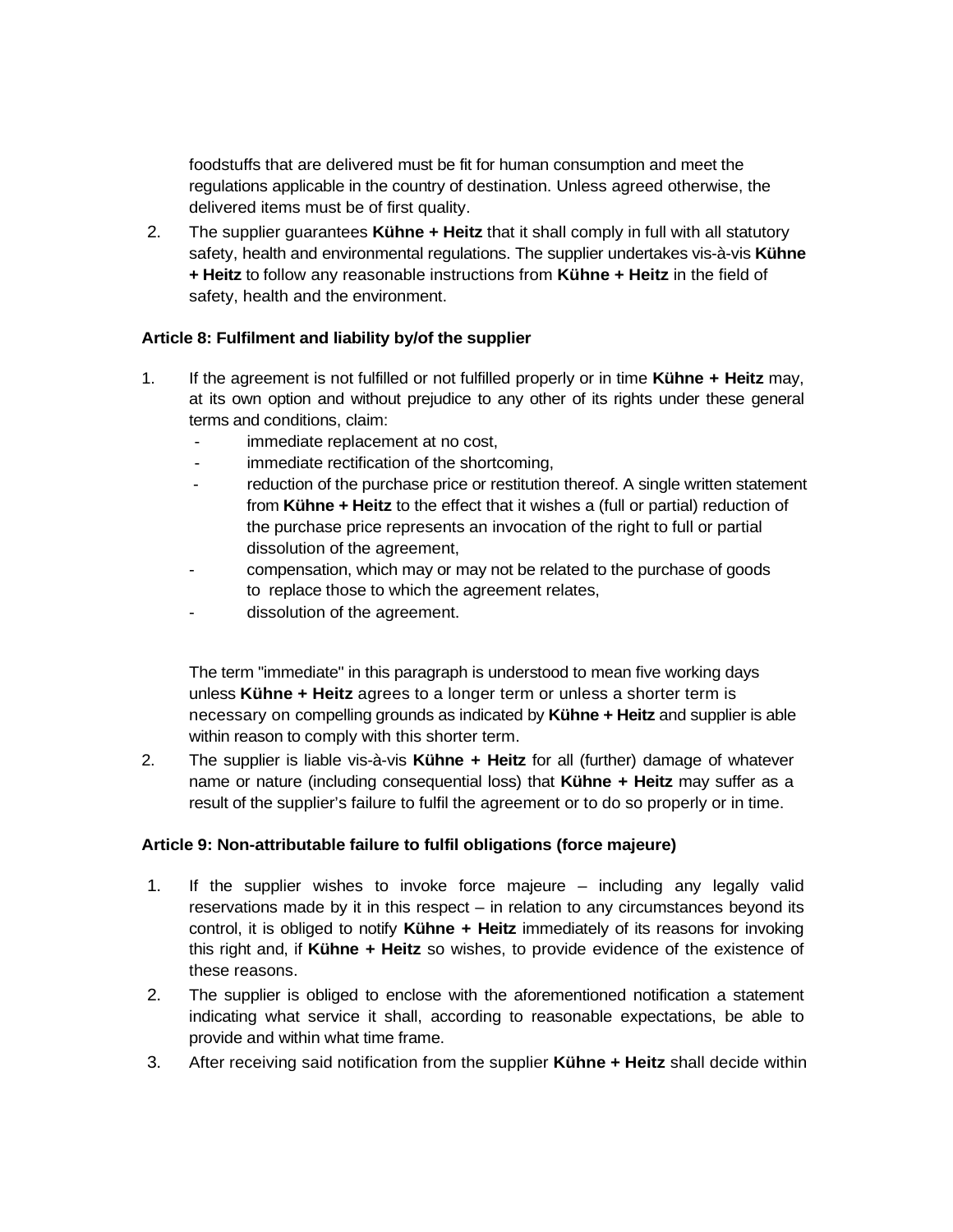a reasonable term whether, and if so, what service it expects the supplier to perform and shall inform the supplier accordingly. After **Kühne + Heitz** has sent the supplier a written and definite statement indicating the service that it requires the supplier to perform, the agreement can be deemed to be dissolved as regards any other obligations.

- 4. **Kühne + Heitz** also has the right to opt for complete dissolution of the agreement by sending written notification to the supplier. **Kühne + Heitz** is not obliged to give the supplier notice of default prior to the statement dissolving the agreement.
- 5. Force majeure on the part of the supplier shall under no circumstances be deemed to arise from a third party's failure to fulfil its obligations to the supplier concerning the full, proper or timely delivery of a service which is of significance in relation to the service to be performed by the supplier.

## **Article 10: Suspension and security**

If the supplier, despite being declared in default, fails to meet any of its obligations or if **Kühne + Heitz** plausibly demonstrates that the supplier shall not meet its obligations, **Kühne + Heitz** has the right to:

- suspend all its obligations vis-à-vis the supplier  $-$  i.e. including those obligations not relating to the agreement that the supplier has failed to fulfil – until the supplier fulfils all its obligations;
- require the supplier to provide sufficient security for the fulfilment by the supplier of all its obligations, i.e. also for those obligations not relating to the agreement that the supplier has failed to fulfil.

## **Article 11: Payment**

- 1. **Kühne + Heitz** shall –unless agreed otherwise– pay the agreed price within 60 days after receipt of the items and on the basis of a properly prepared invoice, unless **Kühne + Heitz** has rejected the items and/or the accompanying documentation or has suspended its obligation to pay in a legally valid manner. **Kühne + Heitz**  reserves the right of settlement in relevant cases.
- 2. Supplier shall state the order number of **Kühne + Heitz** on its invoices.
- 3. Payments are made by **Kühne + Heitz** without prejudice to its right to demand satisfaction from the supplier for any shortcoming and / or wrongful act.

#### **Article 12: Intellectual property**

**Kühne + Heitz** obtains legal title to all intellectual rights arising due to and / or as a consequence of the fulfilment of the agreement by the supplier. Insofar as necessary, the supplier transfers these rights to **Kühne + Heitz** by concluding the agreement, while remaining obliged to fulfil all (other) necessary formalities to ensure that **Kühne + Heitz** acquires the legal title to said intellectual rights.